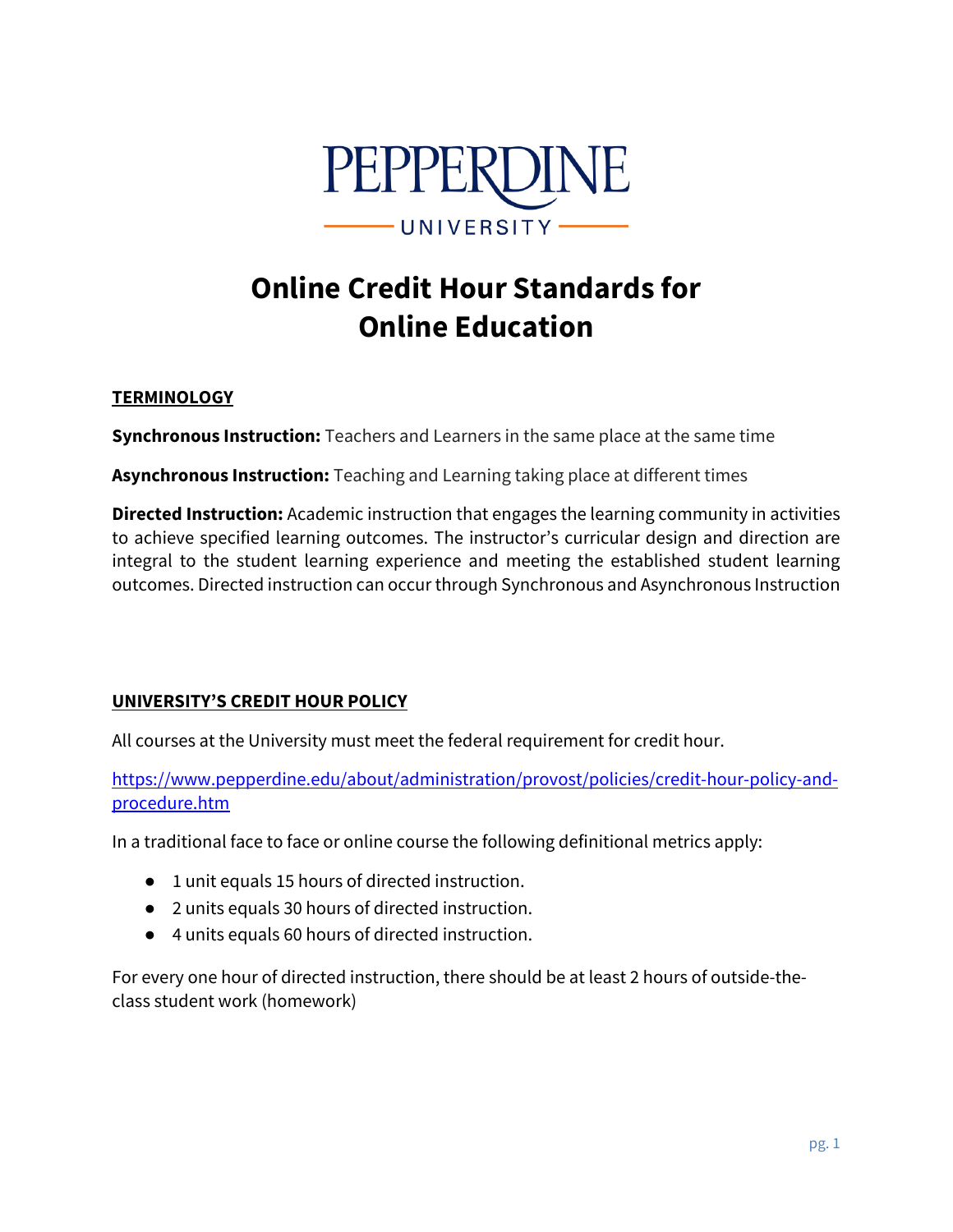Directed Instruction elements and teaching techniques that can be considered in the calculation of credit hours:

| <b>SYNCHRONOUS INSTRUCTION: examples</b> |  |
|------------------------------------------|--|
|------------------------------------------|--|

| <b>IN-PERSON INSTRUCTION</b>                                                                                                                                                                                                                                                                                                    | <b>ONLINE INSTRUCTION:</b><br><b>Direct Instruction</b><br>live/real-time digital instruction                                                                                                                                                                                                                                                         |
|---------------------------------------------------------------------------------------------------------------------------------------------------------------------------------------------------------------------------------------------------------------------------------------------------------------------------------|-------------------------------------------------------------------------------------------------------------------------------------------------------------------------------------------------------------------------------------------------------------------------------------------------------------------------------------------------------|
| Instructor-led time occurring in-<br>$\bullet$<br>person in a traditional classroom<br>environment<br>Experiential Learning (labs, field<br>$\bullet$<br>trips, simulations)<br>Practicing new competencies<br>Instructor facilitated group<br>discussions<br>Assessments (Exams and Quizzes)<br>$\bullet$<br>and Presentations | Instructor-led time occurring<br>$\bullet$<br>online (for example, using Zoom)<br>Experiential Learning (virtual labs,<br>$\bullet$<br>virtual field trips, simulations)<br>Practicing new competencies<br>$\bullet$<br>Instructor facilitated group<br>$\bullet$<br>discussions<br>Assessments (Exams and Quizzes)<br>$\bullet$<br>and Presentations |

## **ASYNCHRONOUS DIRECT INSTRUCTION: examples**

#### **Student is engaged in instruction**

## **but the teaching and learning are taking place at different times**

Asynchronous class activities (instructor-directed) such as: video lectures, case studies, simulations, collaborative, instructor-facilitated group discussions, practice exercises, knowledge checks, formative assessments

Assessments (Exams and Quizzes) and Presentations (e.g. using Voicethread)

# **OUT OF CLASS ACTIVITIES: examples**

# **OTHER TIME ON TASK ACTIVITIES:**

 **For every one hour of directed instruction, there should be at least 2 hours of outsidethe-class student work (homework)** 

- Reading assignments
- Research and completing major projects
- Writing Assignments
- Independent or Collaborative work on projects
- Reviewing notes
- Preparing classroom presentations
- Meeting with the instructor during office hours